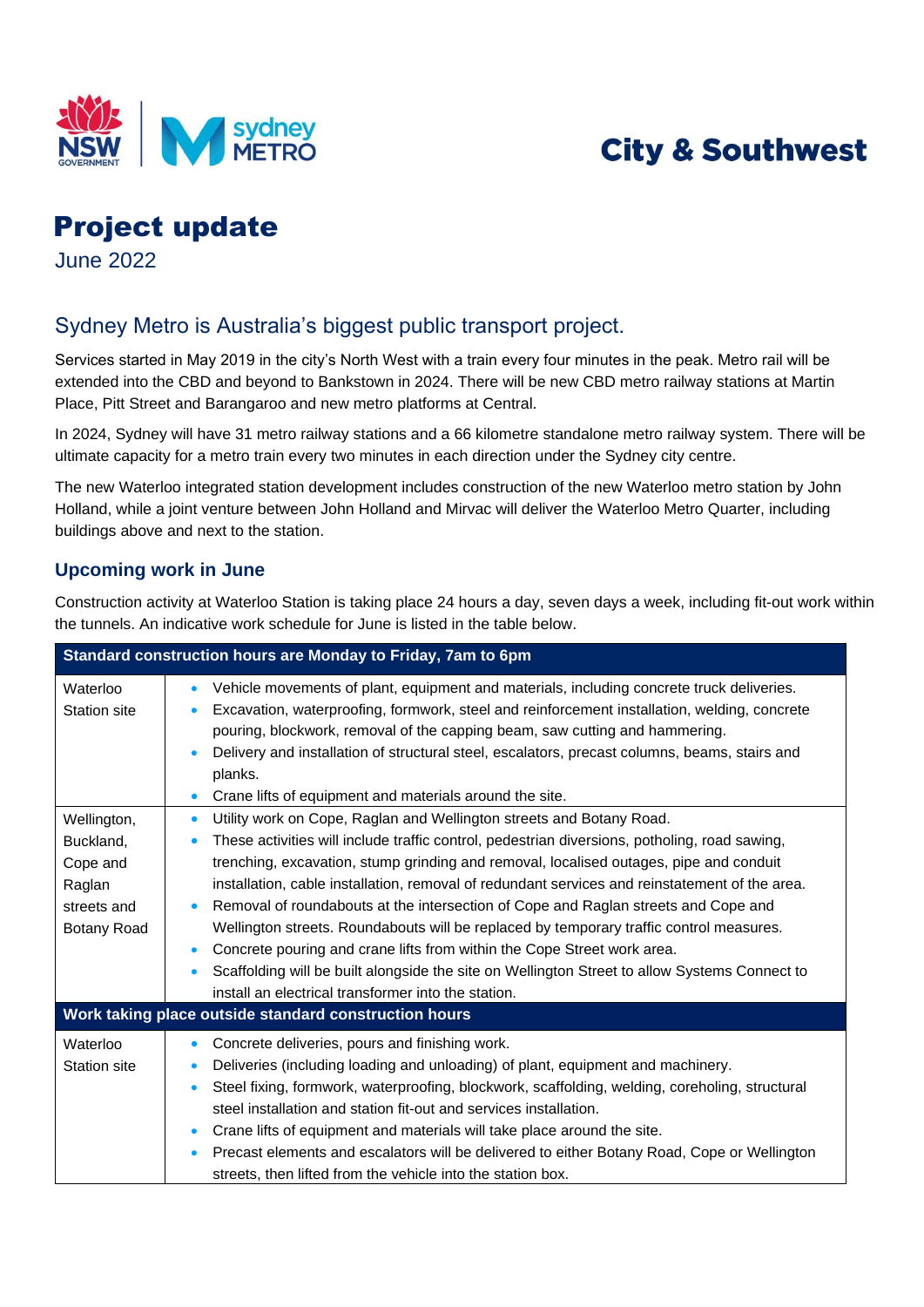| Work taking place outside standard construction hours (continued) |                                                                                                            |  |
|-------------------------------------------------------------------|------------------------------------------------------------------------------------------------------------|--|
| Wellington,                                                       | Utility work on Cope, Raglan, Buckland and Wellington streets and Botany and Henderson<br>$\bullet$        |  |
| Cope,                                                             | roads.                                                                                                     |  |
| Buckland and                                                      | Some of this work is required to be completed at night due to daytime traffic volumes and to<br>$\bullet$  |  |
| Raglan                                                            | ensure pedestrian safety.                                                                                  |  |
| streets.                                                          | These activities will include traffic control, pedestrian diversions, potholing, road sawing,<br>$\bullet$ |  |
| Botany and                                                        | trenching, excavation, tree trimming and removal, conduit and cable installation, concrete                 |  |
| Henderson                                                         | pouring, removal and installation of light footings and reinstatement of the area.                         |  |
| roads                                                             | To complete some utility work, power or water outages may be required. These will be<br>$\bullet$          |  |
|                                                                   | undertaken at the direction of the utility owner and any impacted residents will be notified.              |  |
|                                                                   | Changes to the roads around the site, including partial road closures.<br>$\bullet$                        |  |
|                                                                   | Removal of roundabouts at the intersection of Cope and Raglan streets and Cope and<br>$\bullet$            |  |
|                                                                   | Wellington streets. Roundabouts will be replaced by temporary traffic control measures.                    |  |
| Cope and                                                          | Vehicle movements of plant, equipment and materials, including oversized precast and<br>$\bullet$          |  |
| Wellington                                                        | escalator deliveries.                                                                                      |  |
| streets                                                           | Moving materials and precast using cranes set up on Cope Street.<br>$\bullet$                              |  |
|                                                                   | Concrete deliveries and pouring.<br>$\bullet$                                                              |  |

#### **What to expect**

- Equipment used will include, but is not limited to, hand-held and electric tools, welders, power drills, excavators, front-end loaders, compaction equipment, elevated work platforms, concrete trucks, skid-steer loaders, concrete mixers and pumps, bobcats, cranes, light and heavy vehicles, pavement cutters, vacuum trucks and asphalt compactors. A mechanical hoist and fans operate inside the station box.
- Due to the nature of the work, nearby residents may be able to hear noise and feel vibration from some of the work. The project team will limit these impacts wherever possible. A range of mitigation measures are in place to meet the project's approval conditions and reduce noise, including, turning off equipment when not in use and, where possible, equipping machinery with non-tonal movement alarms. and using acoustic sheeting. Respite from high impact work such as hammering is also provided. This includes three hours of work, followed by one-hour respite.
- Temporary traffic changes will be in place for the safety of workers and the community during this work, including reduced speed limits, footpath, removal of parking and lane closures. The Cope Street closure (between Raglan and Wellington streets) has been extended until the end of June. From July, Cope Street will reopen to one lane.
- Where utility work is required near trees, tree trimming will be required and tree protection measures will be implemented. A small number of trees around the site will need to be removed.
- A temporary site office has been set up in the parking lane on Raglan Street, between Cope Street and Cooper Street. This office will be used by the team carrying out the utility work around site. Once utility work has been completed, this office will be removed.
- Work updates about out-of-hours work will be distributed via email rather than letterbox drop. To ensure you receive these updates, sign up to our email distribution list.

#### **Utility installation across Botany Road**

Utility work around the Waterloo site has been ongoing, with the focus on moving the overhead electrical wires underground. This process involves investigation, installing conduits and cables, then finally removing overhead wires once the power has been switched to run underground. While most of this work is within footpaths, work is required to install conduits across Botany Road at several points. These crossings will be carried out over consecutive nights and will involve multiple lanes closed on Botany Road on each of these nights. The first of these road crossings was completed over Easter when conduits were installed across the Botany/Henderson intersection and two more will be

- **1800 171 386** Community information line open 24 hours
- **[waterloometro@transport.nsw.gov.au](mailto:sydneymetro@transport.nsw.gov.au)**
- Sydney Metro City & Southwest, PO Box K659, Haymarket NSW 1240
- If you need an interpreter, contact TIS National on **131 450** and ask them to call **1800 171 386**